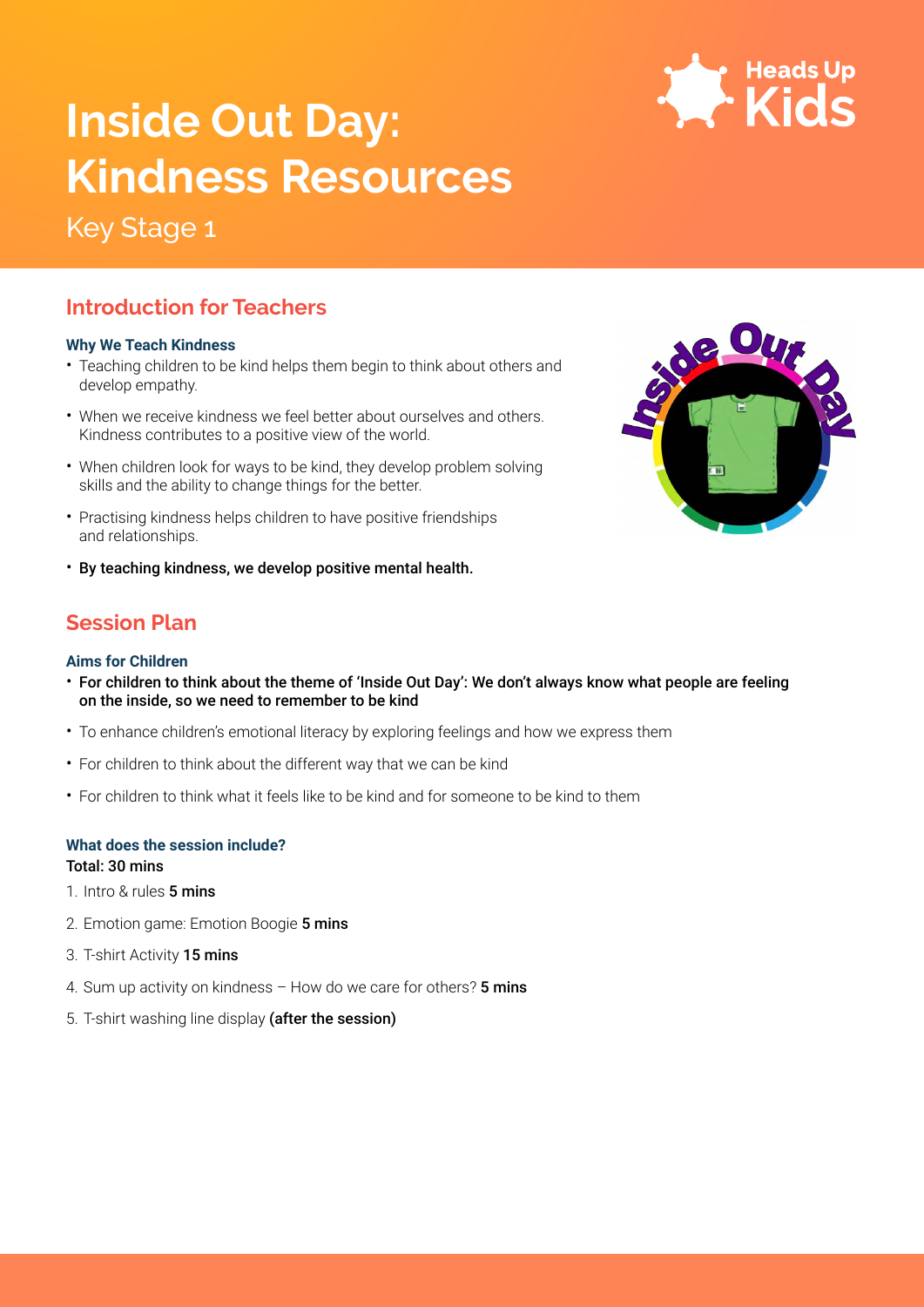#### **Introduction & rules**

#### 5 mins

The teacher explains that this session is all about why we are doing Inside Out Day.

*"Today we will be thinking about why it's important to be kind, what it feels like when we are kind and when others are kind."*

The teacher explains that in this session we will be thinking about feelings. The teacher reiterates their usual class rules to include:

- One person speaks at a time (put your hand up)
- Listen to what others have to say
- Don't make fun of what other people say in the session or afterwards

#### **Emotion Boogie**

#### 5 mins

- Teacher plays some music\*
- Whole class dancing in their own spaces in the room
- Teacher calls out "Boogie Happy" and children in dance in this style
- Teacher comments on how children's body language has changed to demonstrate that they are happy, "I'm seeing jumping, smiling faces, arms swinging"
- After 10 seconds teacher calls out "Boogie…" and another emotion. Suggested emotions to use: Sad, scared, angry, excited, frustrated, lonely, surprised

\*Suggested Music: Marc Bolan & T. Rex "I love to Boogie" but any upbeat music can be used.

#### Covid-19 Restrictions: If children are unable to move around the room this activity can be done standing at their desks.

The teacher sums up:

*"In our emotion Boogie we could see what everybody's feeling was. Sometimes we can't see what somebody is feeling and their feeling is on the inside. Sometimes how someone feels on the inside can be very different to how it looks on the outside."*

#### **T-shirt Activity**

#### 15 mins

The teacher hands out the worksheet and explains, *"Today you are wearing something inside out. This reminds us that we can't always see what someone feels on the inside so we must always be kind."*

*"On our t-shirt worksheets, we are going to draw feelings. You can choose as many feelings as you want. This can look like anything you want. Only you need to know which feelings you have drawn."*

The teacher encourages the children to take their time and use lots of colours.

## **Resources**

Music (emotion boogie) T-shirt worksheet Coloured pens/pencils